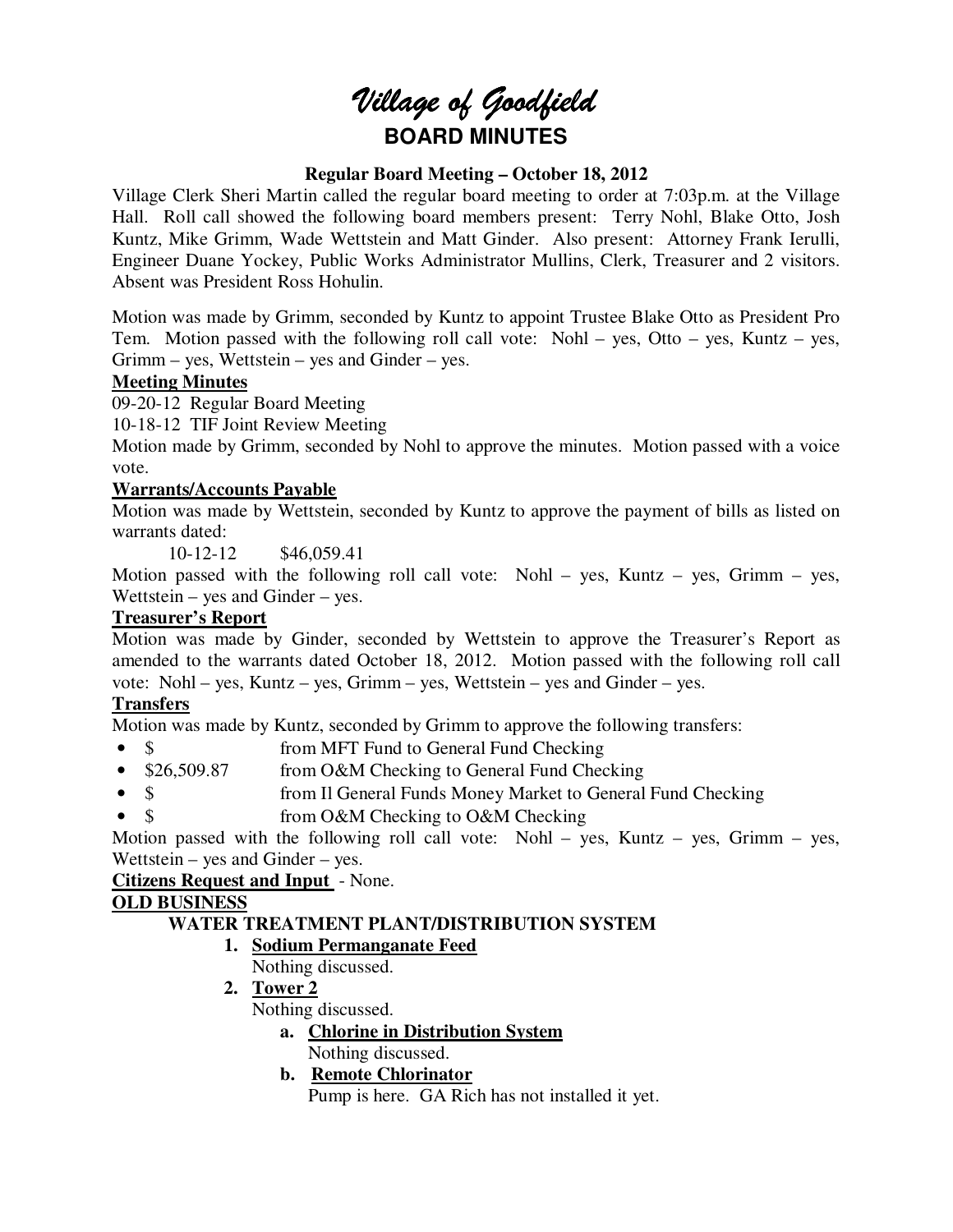## **3. Tower 1** - Repairs

George Young and Sons showed up to repair riser pipe to find the riser is rusting through all the way down the pipe. The only solution is to replace the stand pipe. Engineer is going to get quotes from CBI & Bessler Welding. Replacement pipe should be schedule 80 pipe so it is thicker or with stainless steel. Time is of the essence to get work completed – the tower is currently down and cold weather will soon be here. Attorney Ierulli will review and inform board whether it is an emergency or if we have to put bids out. Motion was made by Wettstein, seconded by Kuntz to authorize Engineer Yockey to put bids out if that is necessary. Motion passed with the following roll call vote: Nohl – yes, Kuntz – yes, Grimm – yes, Wettstein – yes and Ginder – yes.

## **SEWER TREATMENT PLANT/DISTRIBUTION SYSTEM**

## **1. Rock Filter Installation**

The grass has been seeded. Engineer Yockey made recommendation to pay final retainage. Motion was made by Grimm, seconded by Kuntz to approve final payment. Motion passed with the following roll call vote: Nohl – yes, Kuntz – yes, Grimm – yes, Wettstein – yes and Ginder – yes.

#### **2. STP Expansions**

Design – Surrender Tanden, IEPA, has recommended final improvements on Amended Preliminary Plat. Engineer Yockey passed around information from IL Rural Development Engineer fee based on chart. Village had received information on bonds – construction cost would be approximately 1.5 million. Engineering fees would be \$142,000 for sewage treatment plant. If the Village is ready to move forward with this project we have IEPA approval. Design would take 3 months, EPA review and approval 3months, and bids 1 month. Conceivably construction could begin in the summer. Sludge needs to be cleaned out either this fall or next spring. Village will wait on IEPA Approval letter.

## **3. Trunk Sewer Improvements & Clearing Brush**

Engineer Yockey has sent the permanent railroad crossing permit. PWA Mullins and Engineer Yockey will contact railroad to see if they need further information.

# **Payment of outstanding invoices upon request of Village Engineer** - None.

## **Executive Session – 2(c-11) under the Open Meetings Act to discuss pending litigation**

None.

## **Board of Appeals**

Nothing discussed.

#### **CNH**

Nothing discussed.

#### **Goodfield Business Park**

Nothing discussed.

#### **Norfolk & Southern Railroad**

Trustee Wettstein received an email from Joe Parisi, Track Supervisor Norfolk & Southern Railroad, saying the railroad is still planning for work to begin on Monday, November 12, 2012.

## **IDOT Traffic Detour for Railroad Track Repair**

Trustee Wettstein will contact the state to see if detour has been published.

#### **Vermeer/Road Work**

Nothing discussed.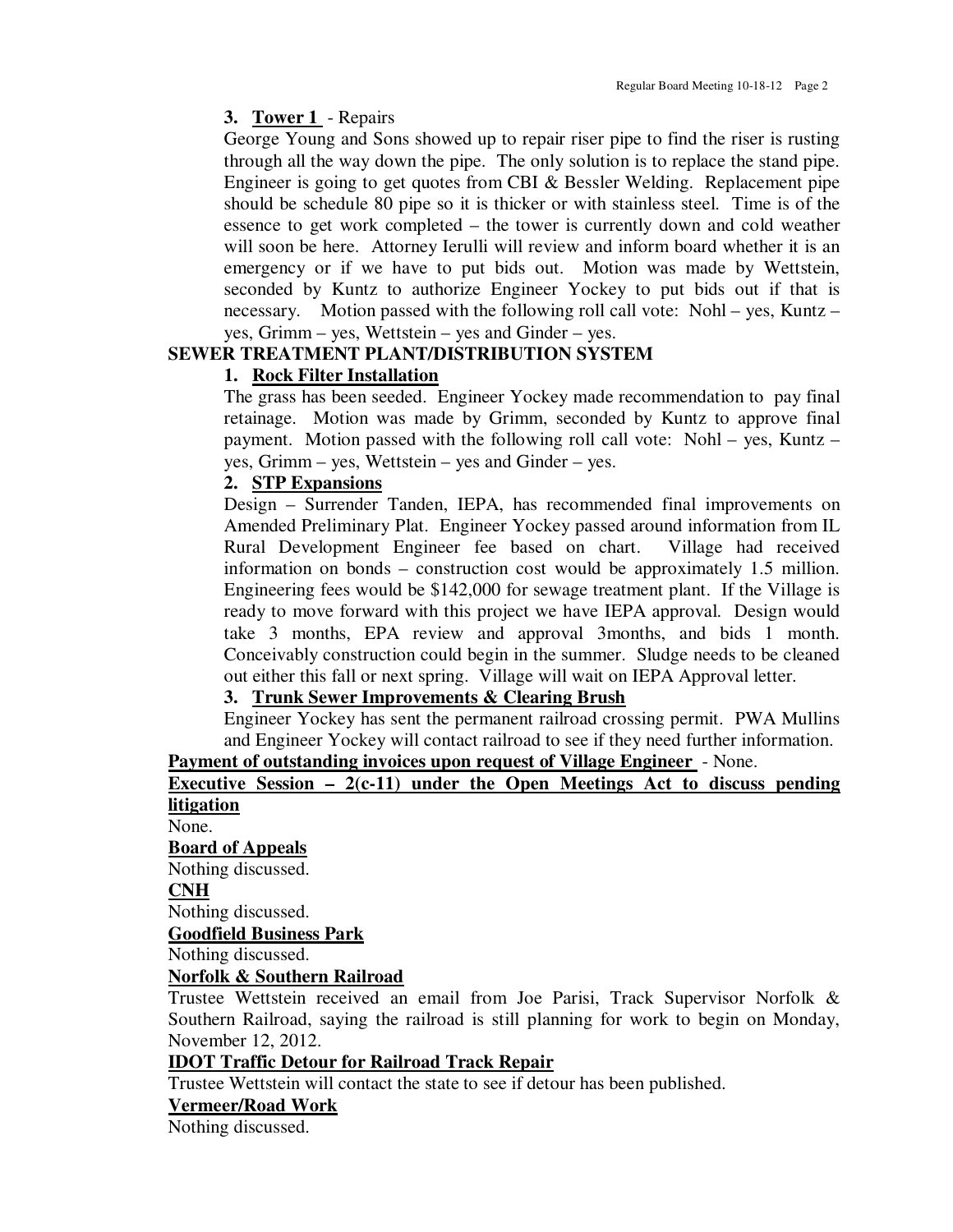#### **Property South of Glen's Standard**

Engineer Yockey surveyed along Rte. 117 south of Goodfield State Bank. Duane says it does look like it's feasible to take gravity sewer south.

#### **IL Capital Plan Grant**

Nothing discussed.

#### **Chip Energy**

Nothing discussed.

#### **Development of Goodfield Crossing**

Dr. Quiram was in attendance and asked if Legacy Drive could handle semi-truck traffic. Engineer said it may be tight for trucks but pavement can take the weight. Dr. Quiram would like to put up two signs. One would be on premise and the other off premise. There are regulations for off premise signs. We will email the pertinent code to Mr. Quiram.

#### **Water & Sewer Rate Change**

Nothing discussed. Ordinance is being prepared.

# **Timberline Estates Possible Annexation & Water Rates**

Nothing discussed.

#### **NEW BUSINESS**

## **Annual Treasurer's Report**

Treasurer DeGrave informed the Board that we no longer have to publish the entire Treasurer's Report. We just have to publish a notice that the audit is complete and that the report is available at the Village Hall. IL Public Act 97-609 says we must post total compensation package for any employee that exceeds \$75,000 per year. Motion was made by Nohl, seconded by Grimm to approve the Annual Treasurer's Report. Motion passed with the following roll call vote: Nohl – yes, Kuntz – yes, Grimm – yes, Wettstein – yes and Ginder yes.

#### **Renewal of IL Municipal League Risk Management Insurance for 2012**  Tabled.

#### **Consolidated Election April 9, 2013**

Trustees Nohl, Kuntz and Wettstein are up for re-election. Anyone else seeking election materials can contact the Village Clerk. All election packets must be returned between **December 17 & December 24, 2010** to your village clerk completely filled in and **notarized**. Your name will appear on the ballot based on the date and time you returned it to the village clerk.

#### **Audit Contract Renewal**

Motion was made by Kuntz, seconded by Nohl to approve the Audit Contract Renewal with John Grimes, CPA in the amount of \$4,025, which also includes TIF documents.

Motion passed with the following roll call vote: Nohl – yes, Kuntz – yes, Grimm – yes, Wettstein – yes and Ginder - yes.

## **513 E. Robinson Street**

Letter has been sent from the Health Department regarding the conditions of this property. PWA Mullins will let Attorney Ierulli know if the owner does not make attempts to correct problems stated in letter from the Health Department.

#### **Replace Mobile Radio**

Lincoln Land Communications reprogrammed hand held radios. Presently we can not activate sirens from the mobile radio in the pick-up truck. Price for new radio is \$335 – this is needed for storm spotting. Motion was made by Grimm, seconded by Kuntz to